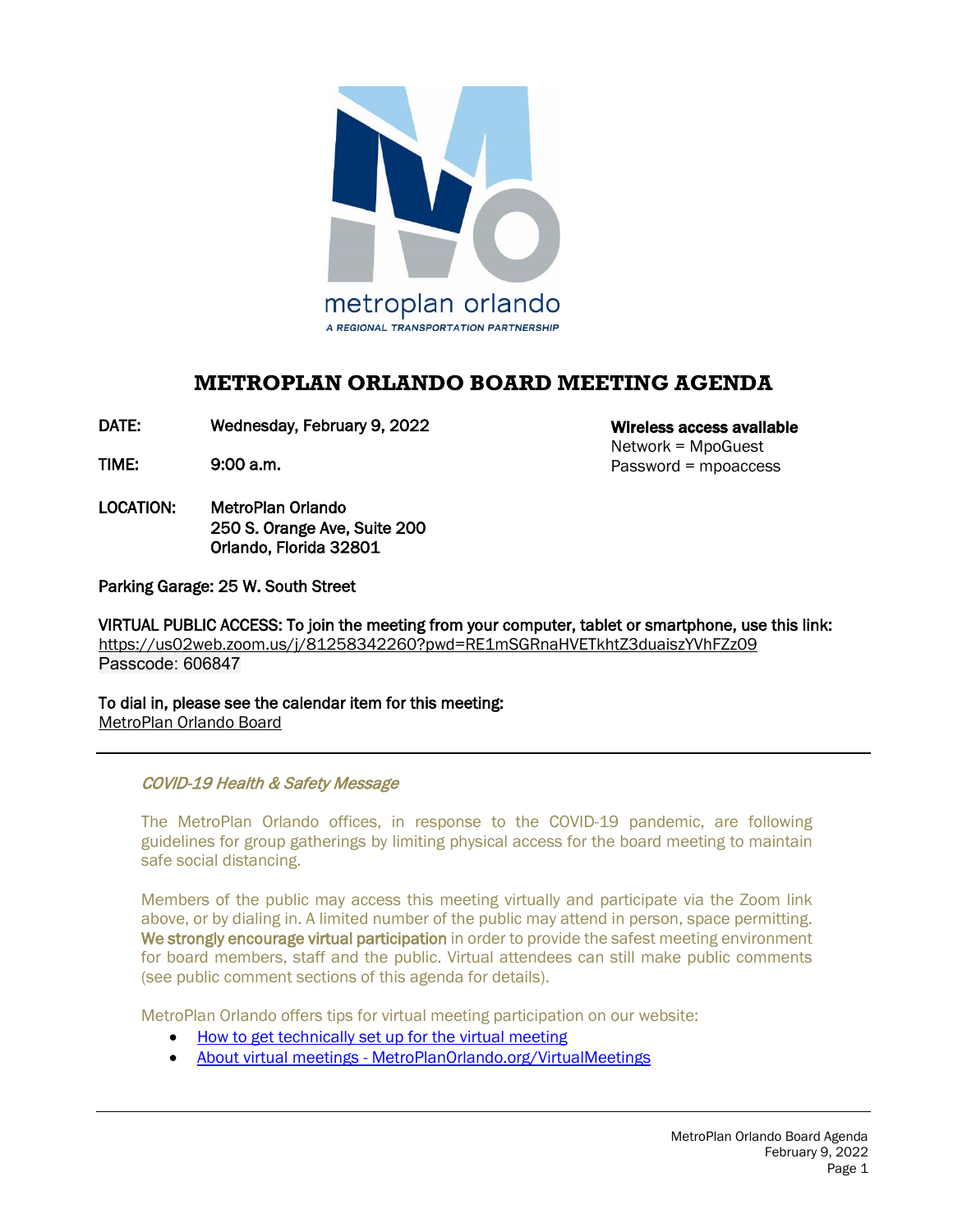Page 2

#### Thank you for silencing your cell phones during the meeting.

| L. | CALL TO ORDER AND PLEDGE OF ALLEGIANCE (Boardroom)       | <b>Chair Uribe</b>                          |
|----|----------------------------------------------------------|---------------------------------------------|
|    | II. CHAIR'S ANNOUNCEMENTS                                | <b>Chair Uribe</b>                          |
|    | III. EXECUTIVE DIRECTOR'S ANNOUNCEMENTS                  | Mr. Gary Huttmann                           |
|    | IV. FDOT REPORT                                          | Mr. Jared Perdue                            |
|    | V. ROLL CALL AND CONFIRMATION OF QUORUM                  | Ms. Lisa Smith                              |
|    | VI. AGENDA REVIEW                                        | Mr. Gary Huttmann                           |
|    | <b>VII. COMMITTEE REPORTS</b>                            |                                             |
|    | <b>Municipal Advisory Committee</b>                      | <b>Council Member</b><br><b>Keith Trace</b> |
|    | <b>Community Advisory Committee</b>                      | Mr. Jeffrey Campbell                        |
|    | <b>Technical Advisory Committee</b>                      | Ms. Lee Pulham                              |
|    | Transportation Systems Management & Operations Committee | Mr. Ramon Senorans                          |

# VIII. PUBLIC COMMENTS ON ACTION ITEMS

Public comments relating to Action Items may be submitted in advance of the meeting, by email to [Comment@MetroPlanOrlando.org.](mailto:Comment@MetroPlanOrlando.org) Emailed comments will be provided to board members. Anyone attending virtually or in-person and wishing to speak during the meeting should complete an *[electronic speaker card](https://metroplanorlando.org/board-committees/speaker-card-for-meetings/)*. Each speaker has *two minutes* to address the board. The Chairperson will first recognize online attendees. Speakers should use the Raise Hand feature on the Zoom platform, and you will then be invited to unmute your microphone to speak. In-person speakers will be called next. Each speaker should state his/her name and address for the record. People wishing to speak on other items will be acknowledged in the same way, under Agenda Item XIII.

# IX. CONSENT AGENDA (Tab 1)

- A. Minutes from December 8, 2021 Board meeting
- B. Approval of Financial Report for November & December 2021
- C. Approval of Board Committee Appointments for 2022
- D. Approval to Dispose of Fixed Assets
- E. Approval to transfer contract for State Legislative Consultant Contract with Peebles, Smith & Matthews to Gray Robinson. The transfer is due to the acquisition of PSM by Gray Robinson effective January 1, 2022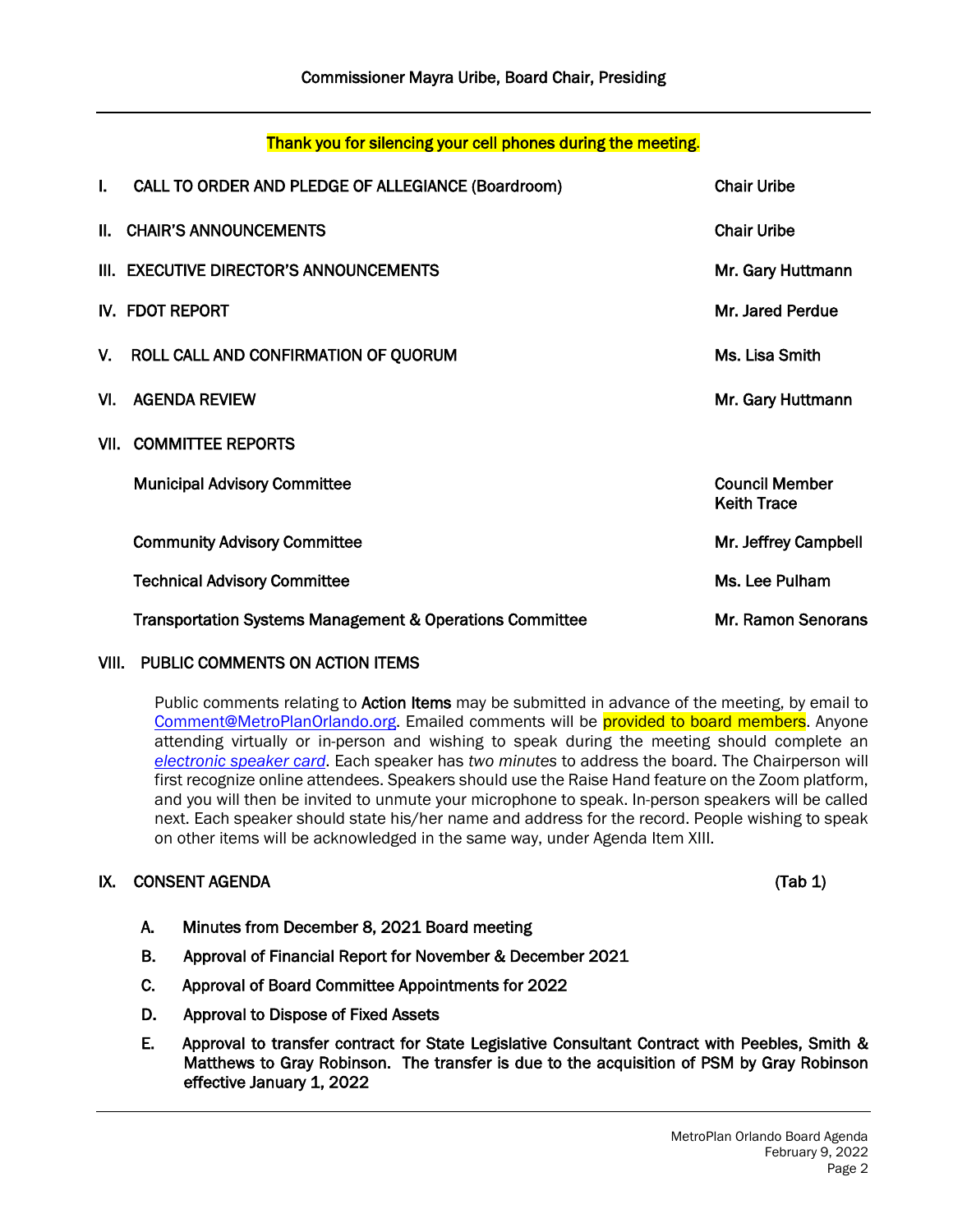# X. OTHER ACTION ITEMS

|     | А. | Approval of Support for Performance Measures & Targets<br>Mr. Nick Lepp, MetroPlan Orlando Staff                                                                                                                                                                | (Tab 2) |
|-----|----|-----------------------------------------------------------------------------------------------------------------------------------------------------------------------------------------------------------------------------------------------------------------|---------|
|     | В. | Approval of Goals & Objectives & Use of MetroPlan TMA Funds<br>Mr. Nick Lepp, MetroPlan Orlando Staff                                                                                                                                                           | (Tab 3) |
| XI. |    | INFORMATION ITEMS FOR ACKNOWLEDGEMENT (Action Item)                                                                                                                                                                                                             | (Tab 4) |
|     | А. | <b>Executive Director's Report</b>                                                                                                                                                                                                                              |         |
|     | В. | FDOT Monthly Construction Status Report, November & December 2021                                                                                                                                                                                               |         |
|     | C. | Best Foot Forward Annual Report, October 1, 2020-September 20, 2021<br>a. 21.09 Annual Report FY21 MetroPlan Orlando.pdf                                                                                                                                        |         |
|     |    | D. PD&E Tracking Report                                                                                                                                                                                                                                         |         |
|     | Е. | Letter from Congressman Soto to President Biden & Secretary Buttigieg re: SunRail                                                                                                                                                                               |         |
|     | F. | FDOT Project Fact Sheet-Truck & Freight Alternative Site Analysis PD&E                                                                                                                                                                                          |         |
|     | G. | FDOT Project Fact Sheet-Intersection Improvements US 441 @ Clarcona Ocoee Road                                                                                                                                                                                  |         |
|     | Н. | FDOT Project Fact Sheet-I-4 & Daryl Carter Parkway Improvements                                                                                                                                                                                                 |         |
|     | I. | FDOT Project Fact Sheet-I-4 & Sand Lake Road Improvements - page                                                                                                                                                                                                |         |
|     | J. | FTE Project Fact Sheet-SR417 Resurfacing & Roadside Improvements, North of SR434 to North of<br><b>Lake Mary Boulevard</b>                                                                                                                                      |         |
|     |    | K. FTE Project Fact Sheet-SR429 Resurfacing & Roadside Improvements from Sinclair Road to Seidel<br>Road                                                                                                                                                        |         |
|     | L. | Memorandum to the Board with Highlights of the 2021 Population Estimates                                                                                                                                                                                        |         |
|     |    | M. Letter of Support for Orange County Shingle Creek Trail Phase IV                                                                                                                                                                                             |         |
|     |    | N. Letter of Support for Healthy West Orange Trails Connection                                                                                                                                                                                                  |         |
|     | О. | FDOT Letter for FY 2021/22 - 2025/26 TIP Modification - page #70<br>FM #450409-1 - LYNX Southern Operations Base in Osceola County<br>FM #450488-1 - CARES Act Grant for LYNX<br>٠<br>FM #450490-1 - CARES Act Grant for Osceola County Opportunity Center<br>٠ |         |

- P. Competitive Infrastructure Funding Opportunities Fact Sheet
- Q. The Bipartisan Infrastructure Law Will Deliver for Florida